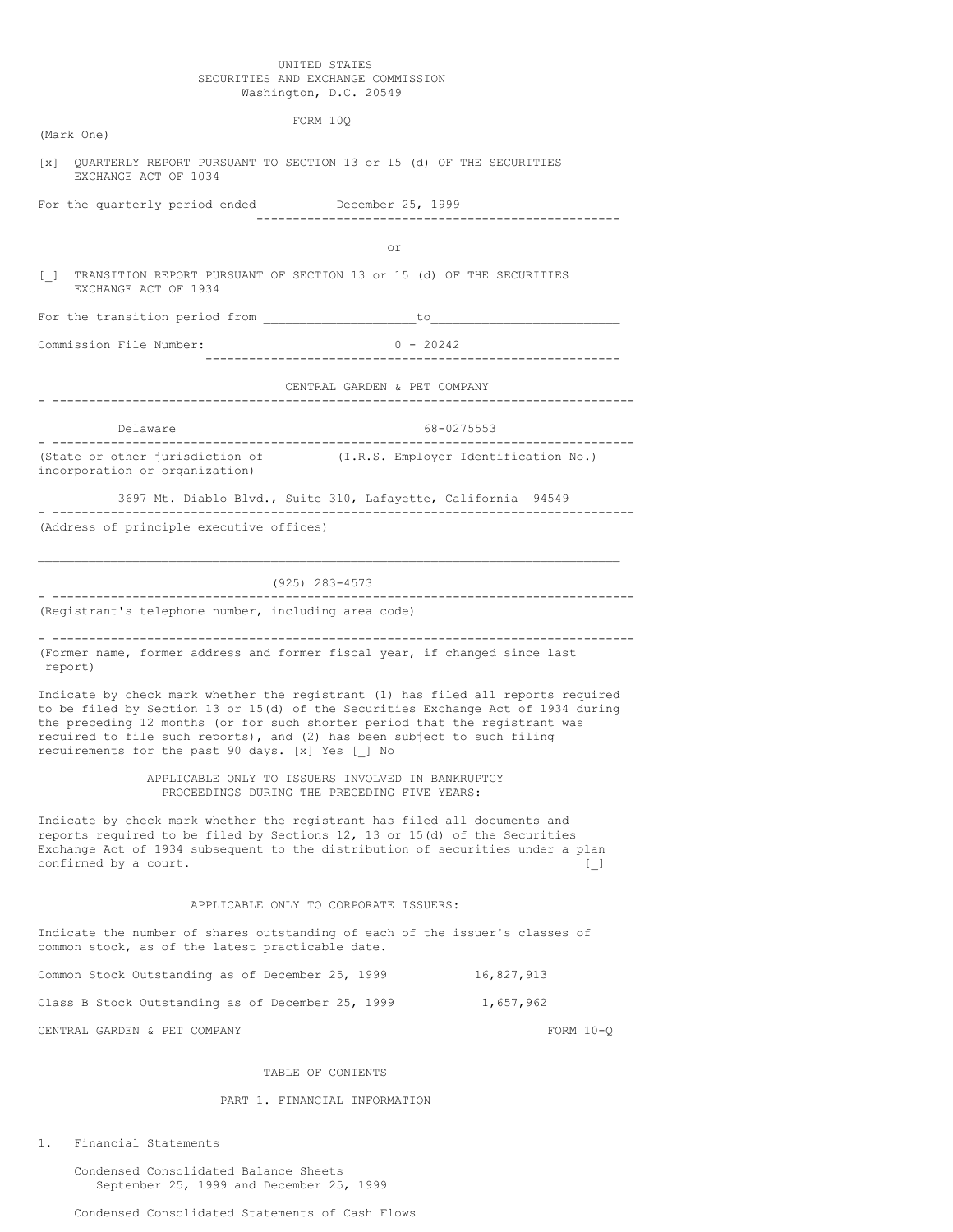Three Months Ended December 26, 1998 and December 25, 1999

Consolidated Statements of Income Three Months Ended December 26, 1998 and December 25, 1999

Notes to Consolidated Financial Statements

- 2. Management's Discussion and Analysis of Financial Condition and Results of Operations
- 3. Quantitative and Qualitative Disclosures About Market Risk

PART II. OTHER INFORMATION

- 1. Legal Proceedings
- 2. Changes in Securities and Use of Proceeds
- 3. Defaults Upon Senior Securities
- 4. Submission of Matter to a Vote of Securities Holders
- 5. Other Information
- 6. Exhibits and Reports on 8-K

Exhibit Index

## CENTRAL GARDEN & PET COMPANY

CONDENSED CONSOLIDATED BALANCE SHEETS

(Unaudited) (In thousands, except share amounts)

#### $<$ TABLE $>$  $C$   $\lambda$  D<sub>m</sub>  $T$  $\cap$ <sup>N</sup>

| <caption></caption>                                                                                                      |              |                                                     |           |                                  |
|--------------------------------------------------------------------------------------------------------------------------|--------------|-----------------------------------------------------|-----------|----------------------------------|
| ASSETS                                                                                                                   |              | September 25, December 25,<br>1999<br>------------- |           | 1999<br>------------             |
| $<$ S $>$                                                                                                                | <<>          |                                                     | < <c></c> |                                  |
|                                                                                                                          |              |                                                     |           |                                  |
| Current Assets:                                                                                                          |              |                                                     |           | $$ 8,017 \t $ 9,521$             |
| Cash & cash equivalents                                                                                                  |              |                                                     |           |                                  |
| Accounts receivable (less allowance                                                                                      |              |                                                     |           |                                  |
| for doubtful accounts of $$6,143$ and $$6,101)$                                                                          |              |                                                     |           | 149, 411 113, 129                |
| Inventories                                                                                                              |              | 240, 207                                            |           | 303,077                          |
| Inventories held for return to manufacturer                                                                              |              | 75,887                                              |           | 75,887                           |
| Prepaid expenses and other assets                                                                                        |              |                                                     |           | 11,254 11,423                    |
|                                                                                                                          |              | -------------                                       |           | ___________                      |
| Total current assets                                                                                                     |              |                                                     |           | 484,776 513,037                  |
| Land, Buildings, Improvements and                                                                                        |              |                                                     |           |                                  |
|                                                                                                                          |              |                                                     |           |                                  |
| Equipment - $net$                                                                                                        |              | 94,179                                              |           | 96,022                           |
| Goodwill                                                                                                                 |              |                                                     |           | 346,488 361,192                  |
|                                                                                                                          |              |                                                     |           |                                  |
| Other Assets                                                                                                             |              |                                                     |           |                                  |
|                                                                                                                          |              |                                                     |           |                                  |
| Total                                                                                                                    |              |                                                     |           | $$955,830 \t$1,004,219$          |
|                                                                                                                          |              |                                                     |           | ============================     |
|                                                                                                                          |              |                                                     |           |                                  |
| LIABILITIES AND SHAREHOLDERS' EQUITY                                                                                     |              |                                                     |           |                                  |
| Current Liabilities:                                                                                                     |              |                                                     |           |                                  |
|                                                                                                                          | $\mathsf{S}$ |                                                     |           |                                  |
| Notes payable                                                                                                            |              |                                                     |           | $95,883$ \$ 165,812              |
| Accounts payable                                                                                                         |              |                                                     |           | 188,113 200,013<br>29,667 21,941 |
| Accrued expenses                                                                                                         |              |                                                     |           |                                  |
| Current portion of long-term debt                                                                                        |              | 1,485                                               |           | 1,468                            |
|                                                                                                                          |              |                                                     |           | ------------                     |
| Total current liabilities                                                                                                |              |                                                     |           | 315, 148 389, 234                |
|                                                                                                                          |              |                                                     |           |                                  |
| Long-Term Debt                                                                                                           |              | 123,898                                             |           | 123,863                          |
| Deferred Income Taxes and Other Long-Term                                                                                |              |                                                     |           |                                  |
| Obligations                                                                                                              |              | 21,057                                              |           | 20,440                           |
|                                                                                                                          |              |                                                     |           |                                  |
| Commitments and Contingencies                                                                                            |              |                                                     |           |                                  |
| Shareholders' Equity:<br>Preferred stock, \$.01 par value: 1,000 shares<br>authorized, none outstanding at September 25, |              |                                                     |           |                                  |
| 1999 or December 25, 1999                                                                                                |              |                                                     |           |                                  |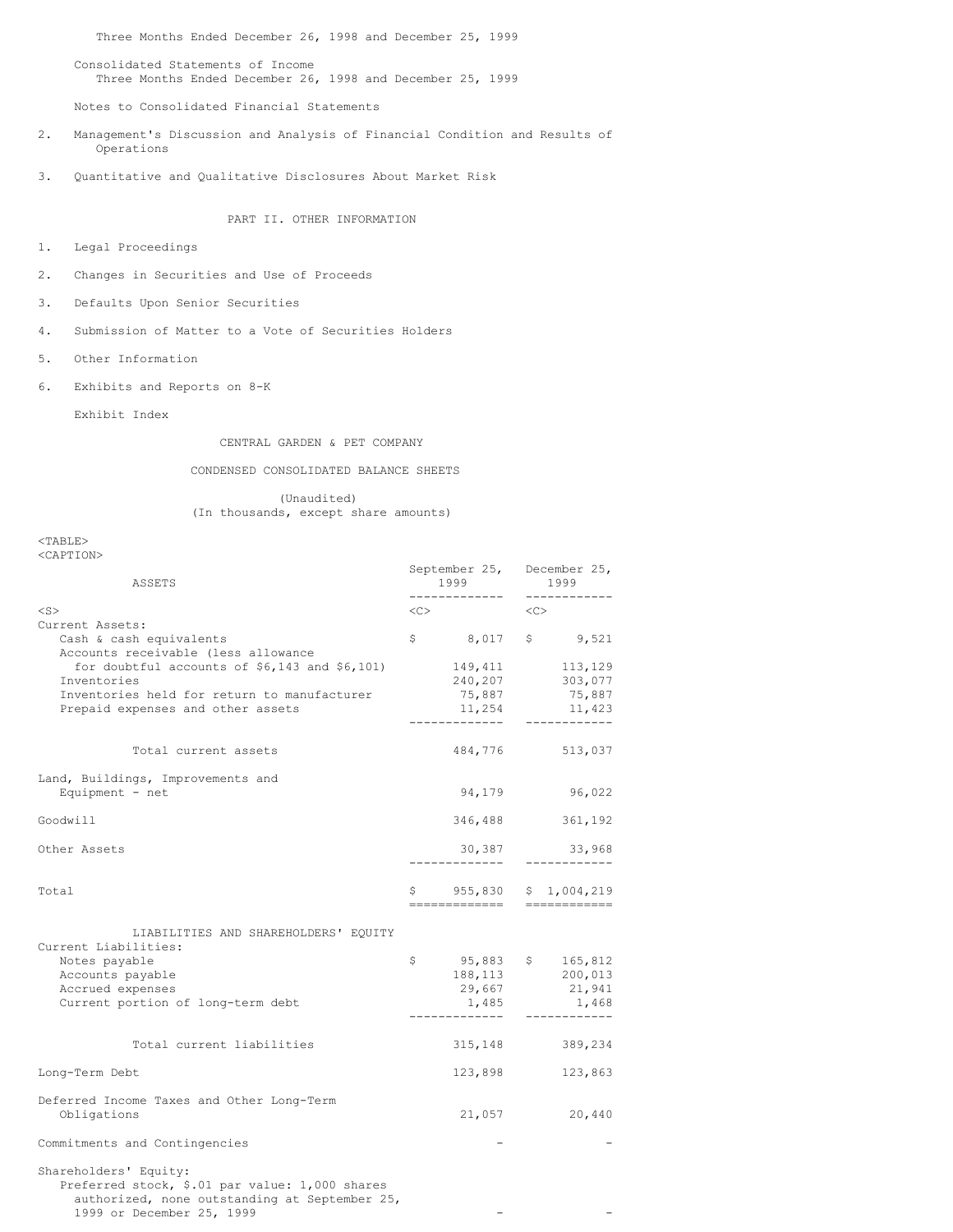| Total                                                                                               | 955,830<br>\$ | \$1,004,219 |
|-----------------------------------------------------------------------------------------------------|---------------|-------------|
| Total shareholders' equity                                                                          | 495,727       | 470,682     |
| Treasury stock                                                                                      | (123, 123)    | (141, 718)  |
| Retained earnings                                                                                   | 94.474        | 87,999      |
| Additional paid-in capital                                                                          | 524,058       | 524,083     |
| outstanding at December 25, 1999                                                                    | 302           | 302         |
| 1999; 30,187,663 issued and 16,827,913                                                              |               |             |
| Common stock, \$.01 par value: 30,183,365 shares<br>issued and 19,332,015 outstanding September 25, |               |             |
| outstanding at December 25, 1999                                                                    | 16            | 16          |
| outstanding September 25, 1999 and 1,657,962                                                        |               |             |
| Class B stock, \$.01 par value: 1,660,919 shares                                                    |               |             |

 $<$  /  ${\tt TABLE}$   $>$ 

See notes to condensed consolidated financial statements

## CENTRAL GARDEN & PET COMPANY

CONDENSED CONSOLIDATED STATEMENTS OF CASH FLOWS

## (Unaudited) (In thousands)

 $<$ TABLE $>$ <CAPTION>

|                                                                         | Three Months Ended       |                                           |  |
|-------------------------------------------------------------------------|--------------------------|-------------------------------------------|--|
|                                                                         |                          | December 26, December 25,                 |  |
|                                                                         | 1998 7                   | 1999                                      |  |
| $<$ S $>$                                                               | <<>                      | ______________<br>< <c></c>               |  |
| Cash Flows From Operating Activities:                                   |                          |                                           |  |
| Net Loss                                                                |                          | $\frac{1}{5}$ (435) $\frac{1}{5}$ (6,475) |  |
| Adjustments to reconcile net income to net cash                         |                          |                                           |  |
| provided (used) in operating activities:                                |                          |                                           |  |
| Depreciation and amortization                                           | 5, 112                   | 5,665                                     |  |
| Change in assets and liabilities:                                       |                          |                                           |  |
| Receivables                                                             | 9,143                    | 37,834                                    |  |
| Inventories                                                             | (117, 633)               | (61, 238)                                 |  |
| Prepaid expenses and other assets                                       | 2,157                    | (1, 094)                                  |  |
| Accounts payable                                                        | 106,910                  | 10,245                                    |  |
| Accrued expenses and other liabilities                                  | 1,012                    | (8, 951)<br>____________                  |  |
|                                                                         |                          |                                           |  |
| Net cash provided (used) in operating activities                        | 6,266                    | (24, 014)                                 |  |
| Cash Flows From Investing Activities:                                   |                          |                                           |  |
| Additions to land, buildings, improvements and equipment                | (5, 393)                 | (4, 789)                                  |  |
| Payments to acquire companies, net of cash acquired                     | (13, 275)                | (21,000)                                  |  |
|                                                                         |                          | -----------                               |  |
| Net cash used in investing activities                                   | (18, 668)                | (25, 789)                                 |  |
| Cash Flows From Financing Activities:                                   |                          |                                           |  |
| Proceeds from notes payable - net                                       | 31,725                   | 69,929                                    |  |
| Repayments of long-term debt                                            | (358)                    | (52)                                      |  |
| Proceeds from issuance of stock - net                                   | 253                      | 25                                        |  |
| Payments to reacquire stock                                             | (26, 655)                | (18, 595)                                 |  |
|                                                                         | ------------             | -----------                               |  |
| Net cash provided by financing activities                               | 4,965                    | 51,307                                    |  |
| Net Increase (Decrease) in Cash                                         | (7, 437)                 | 1,504                                     |  |
| Cash at Beginning of Period                                             | 10,328                   | 8,017                                     |  |
| Cash at End of Period                                                   | ------------<br>\$ 2,891 | ____________<br>\$9,521                   |  |
|                                                                         | ===========              | ___________                               |  |
| Supplemental Information                                                |                          |                                           |  |
| Cash paid for interest                                                  | \$<br>288                | $\mathcal{S}$<br>2,380                    |  |
| Cash paid for income taxes                                              | 42                       | 75                                        |  |
| Assets (excluding cash) acquired through purchase                       |                          |                                           |  |
| of subsidiaries                                                         | $\overline{\phantom{a}}$ | 3,900                                     |  |
| Liabilities assumed through the purchase of subsidiaries<br>$<$ /TABLE> | $\overline{\phantom{a}}$ | 2,263                                     |  |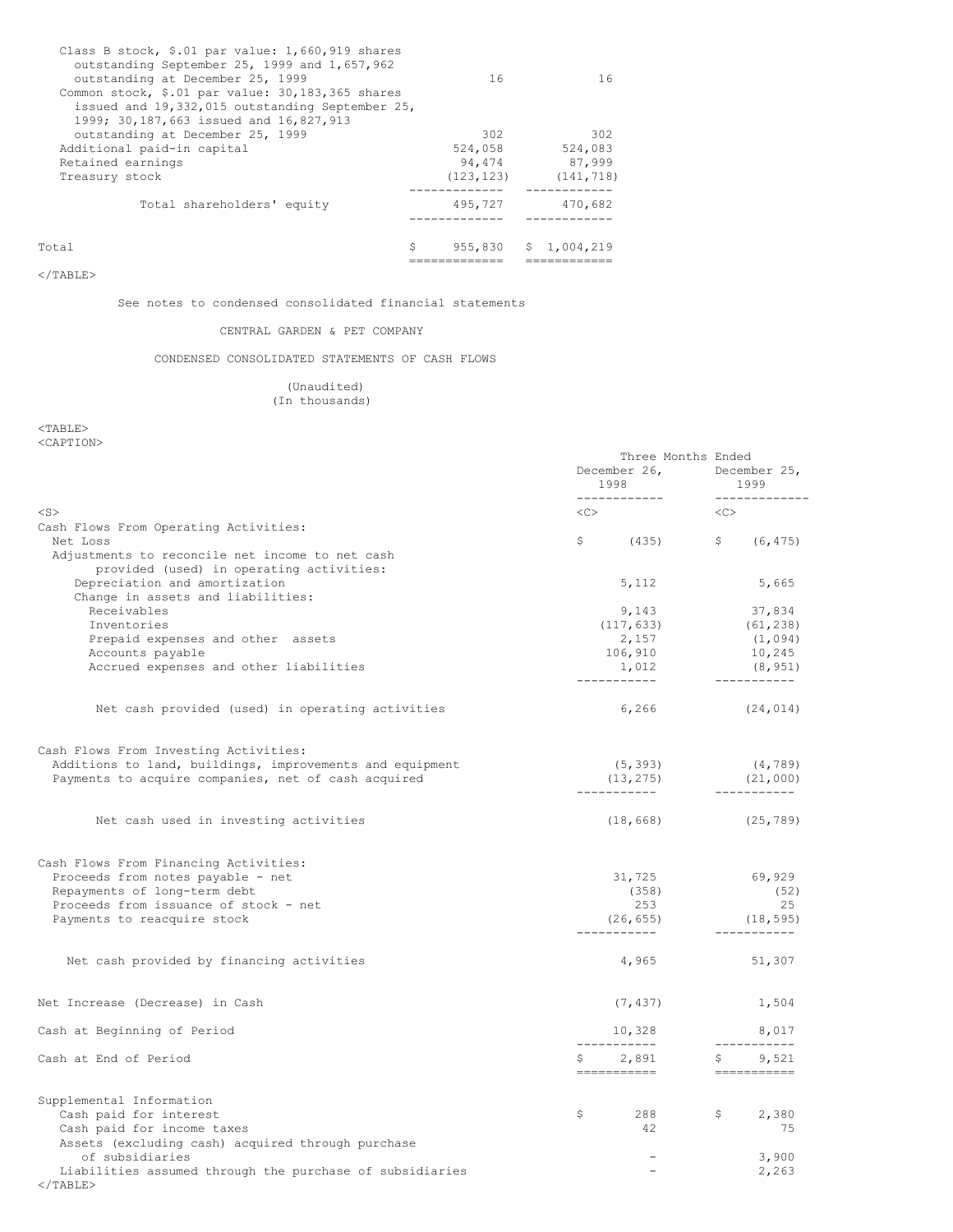#### CENTRAL GARDEN & PET COMPANY

## CONSOLIDATED STATEMENT OF OPERATIONS

(Unaudited) (In thousands, except share amounts)

<TABLE> <CAPTION>

|                                                            | Three Months Ended<br>December 26, December 25,<br>1998<br>1999 |                                                                                                                                                                                                                                                                                                                                                                                                                                                                                                                  |  |  |  |
|------------------------------------------------------------|-----------------------------------------------------------------|------------------------------------------------------------------------------------------------------------------------------------------------------------------------------------------------------------------------------------------------------------------------------------------------------------------------------------------------------------------------------------------------------------------------------------------------------------------------------------------------------------------|--|--|--|
| $<$ S $>$<br>Net sales<br>Cost of goods sold and occupancy | <<<br>$\ddot{s}$<br>228,021<br>171,540                          | <<<br>S<br>218,618<br>160,362                                                                                                                                                                                                                                                                                                                                                                                                                                                                                    |  |  |  |
| Gross profit                                               | 56,481                                                          | 58,256                                                                                                                                                                                                                                                                                                                                                                                                                                                                                                           |  |  |  |
| Selling, general and administrative expenses               | 54,891                                                          | 65,509                                                                                                                                                                                                                                                                                                                                                                                                                                                                                                           |  |  |  |
| Income (loss) from operations                              | 1,590                                                           | (7, 253)                                                                                                                                                                                                                                                                                                                                                                                                                                                                                                         |  |  |  |
| Interest expense - net                                     | 2,341                                                           | 4,310                                                                                                                                                                                                                                                                                                                                                                                                                                                                                                            |  |  |  |
| Loss before income taxes                                   | (751)                                                           | (11, 563)                                                                                                                                                                                                                                                                                                                                                                                                                                                                                                        |  |  |  |
| Income taxes                                               | (316)                                                           | (5,088)                                                                                                                                                                                                                                                                                                                                                                                                                                                                                                          |  |  |  |
|                                                            |                                                                 |                                                                                                                                                                                                                                                                                                                                                                                                                                                                                                                  |  |  |  |
| Net loss                                                   | \$<br>-------------                                             | (435)<br>\$ (6, 475)<br>============                                                                                                                                                                                                                                                                                                                                                                                                                                                                             |  |  |  |
| Net loss per common share outstanding<br>Basic and Diluted | \$<br>(0.01)<br>-------------                                   | $\mathsf{S}$<br>(0.33)<br>$\begin{array}{cccccccccccccc} \multicolumn{2}{c}{} & \multicolumn{2}{c}{} & \multicolumn{2}{c}{} & \multicolumn{2}{c}{} & \multicolumn{2}{c}{} & \multicolumn{2}{c}{} & \multicolumn{2}{c}{} & \multicolumn{2}{c}{} & \multicolumn{2}{c}{} & \multicolumn{2}{c}{} & \multicolumn{2}{c}{} & \multicolumn{2}{c}{} & \multicolumn{2}{c}{} & \multicolumn{2}{c}{} & \multicolumn{2}{c}{} & \multicolumn{2}{c}{} & \multicolumn{2}{c}{} & \multicolumn{2}{c}{} & \multicolumn{2}{c}{} & \$ |  |  |  |

 $<$ /TABLE>

## See notes to condensed consolidated financial statements

Central Garden & Pet Company Notes to Condensed Consolidated Financial Statements Three Months Ended December 25, 1999 (Unaudited)

1. Basis of Presentation

---------------------

The condensed consolidated balance sheet as of December 25, 1999, the consolidated statements of operations for the three months ended December 25, 1999 and December 26, 1998 and the condensed consolidated statement of cash flows for the three months ended December 25, 1999 and December 26, 1998 have been prepared by the Company, without audit. The condensed consolidated balance sheet as of September 25, 1999 has been derived from the audited financial statements of the Company for the year ended September 25, 1999. In the opinion of management, all adjustments (which include only normal recurring adjustments) considered necessary to present fairly the financial position, results of operations and cash flows of the Company for the periods mentioned above, have been made.

Due to the seasonal nature of the Company's business, the results of operations for the three months ended December 25, 1999 are not indicative of the operating results that may be expected for the year ending September 30, 2000.

It is suggested that these interim financial statements be read in conjunction with the annual audited financial statements, accounting policies and financial notes thereto, included in the Company's 1999 Annual Report which has previously been filed with the Securities and Exchange Commission.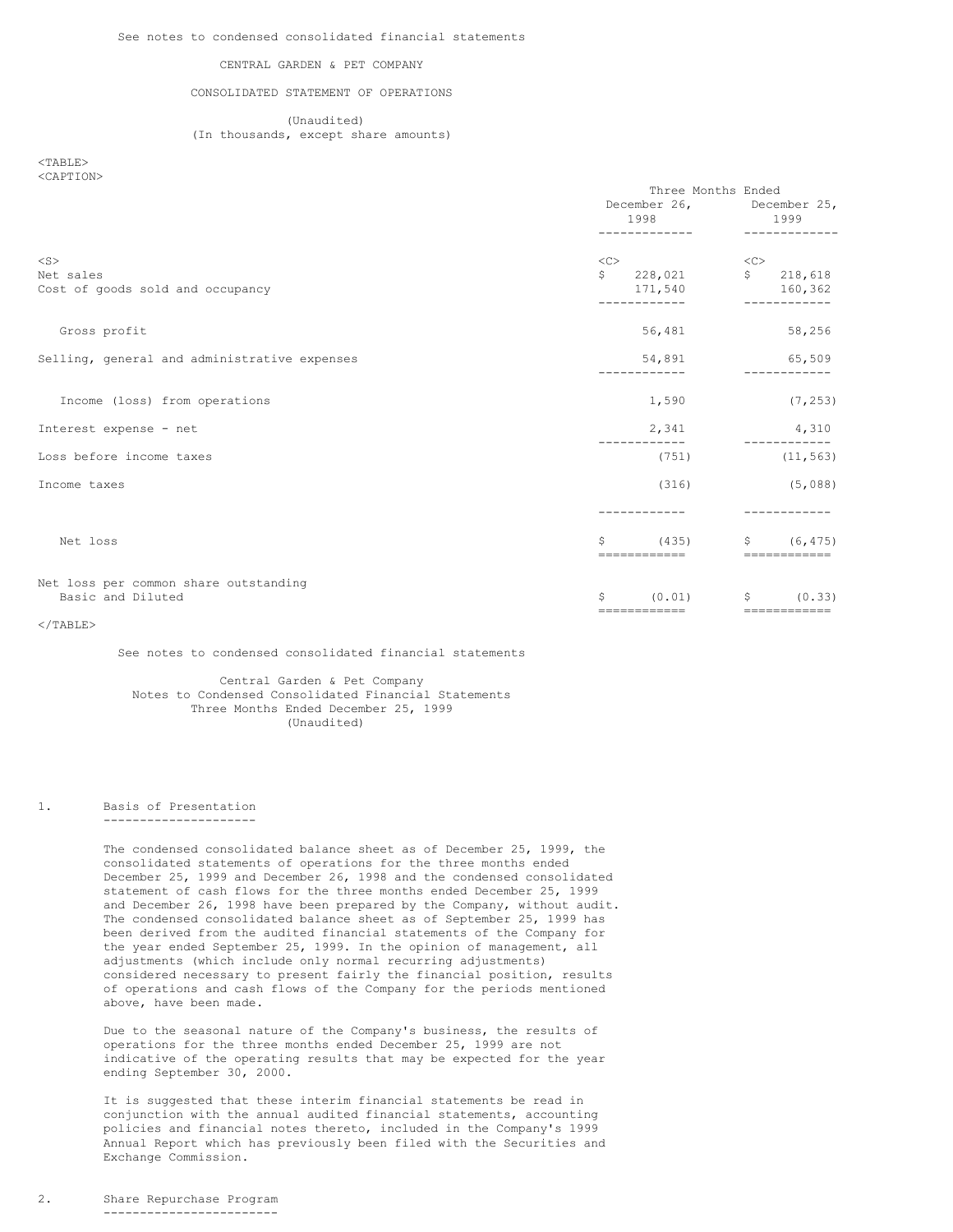On October 5, 1999, the Company's Board of Directors authorized the Company to increase the share repurchase program up to a maximum of \$155 million of common shares. During the three-month period ended December 25, 1999, the Company repurchased 2,500,000 shares for a total of \$18.6 million.

# 3. Earnings Per Share

------------------

The following is a reconciliation of the numerators and denominators of the basic and diluted per-share computations for income from continuing operations:

For the Three-Month Period Ended December 25, 1999

|  |                       |  | Net.<br>Loss    | Shares     | Per-Share<br>Amount |
|--|-----------------------|--|-----------------|------------|---------------------|
|  | Basic and Diluted EPS |  | \$(6, 475, 000) | 19,389,000 | \$ (0.33)           |

|  |                       |  | For the Three-Month Period Ended December 26, 1998 |            |           |  |
|--|-----------------------|--|----------------------------------------------------|------------|-----------|--|
|  |                       |  | Net.                                               |            | Per-Share |  |
|  |                       |  | Loss                                               | Shares     | Amount    |  |
|  |                       |  |                                                    |            |           |  |
|  | Basic and Diluted EPS |  | \$(435,000)                                        | 31,227,000 | \$(0.01)  |  |

Options to purchase 2,906,710 and 2,037,930 shares of common stock at prices ranging from \$1.30 to \$33.94 per share were outstanding during the three-month periods ended December 25, 1999 and December 26, 1998, respectively, but were not included in the computation of diluted EPS because the assumed exercise would have been anti-dilutive in each period. Shares of common stock from the assumed conversion of the Company's convertible securities totaling 4,107,143 were also not included in the computation of diluted EPS for the three-month periods ended December 25, 1999 and December 26, 1998 because the assumed conversion would have been anti-dilutive.

## 4. Recent Acquisitions

-------------------

During December 1999 the Company's Pennington subsidiary acquired Unicorn Laboratories and acquired an equity stake in Cedar Works. Unicorn is a private label and branded manufacturer to the U.S. animal health and lawn and garden industries with annual sales of approximately \$15 million in 1999, and currently has approximately 25 employees. Cedar Works is a manufacturer of bird feeders with annual sales of approximately \$23 million in 1999, and currently has approximately 225 employees. The acquisitions have been accounted for under the purchase method, and the resulting goodwill will be amortized on a straight-line basis over 40 years.

#### 5. Segment Information -------------------

Management has determined that the reportable segments of the Company are the Distribution, Pet Products and Garden Products segments, based on the level at which the chief operating decision making group reviews the results of operations in order to make decisions regarding performance assessment and resource allocation. There has been no change in the segments reported or the basis of measurement of segment profit or loss from that which was reported in the Company's 1999 Form 10-K. Segment information for the three-month periods ended

December 25, 1999 and December 26, 1998, and segment assets at December 25, 1999 and September 25, 1999 are set forth below (dollars in thousands):

#### <TABLE> <CAPTION>

|                                                                                                       |               | December 26, 1998 December 25, 1999      | Three Months Ended |                                        |
|-------------------------------------------------------------------------------------------------------|---------------|------------------------------------------|--------------------|----------------------------------------|
| $<$ S $>$                                                                                             | < <sub></sub> |                                          | < <sub></sub>      |                                        |
| Net sales<br>Distribution<br>Garden Products<br>Pet Products<br>Corporate, eliminations and all other | \$            | 128,788<br>55,007<br>54,585<br>(10, 359) | \$                 | 106,700<br>61,598<br>59,989<br>(9,669) |
|                                                                                                       |               |                                          |                    |                                        |
| Total net sales                                                                                       | \$            | 228,021                                  | \$                 | 218,618                                |
|                                                                                                       |               |                                          |                    |                                        |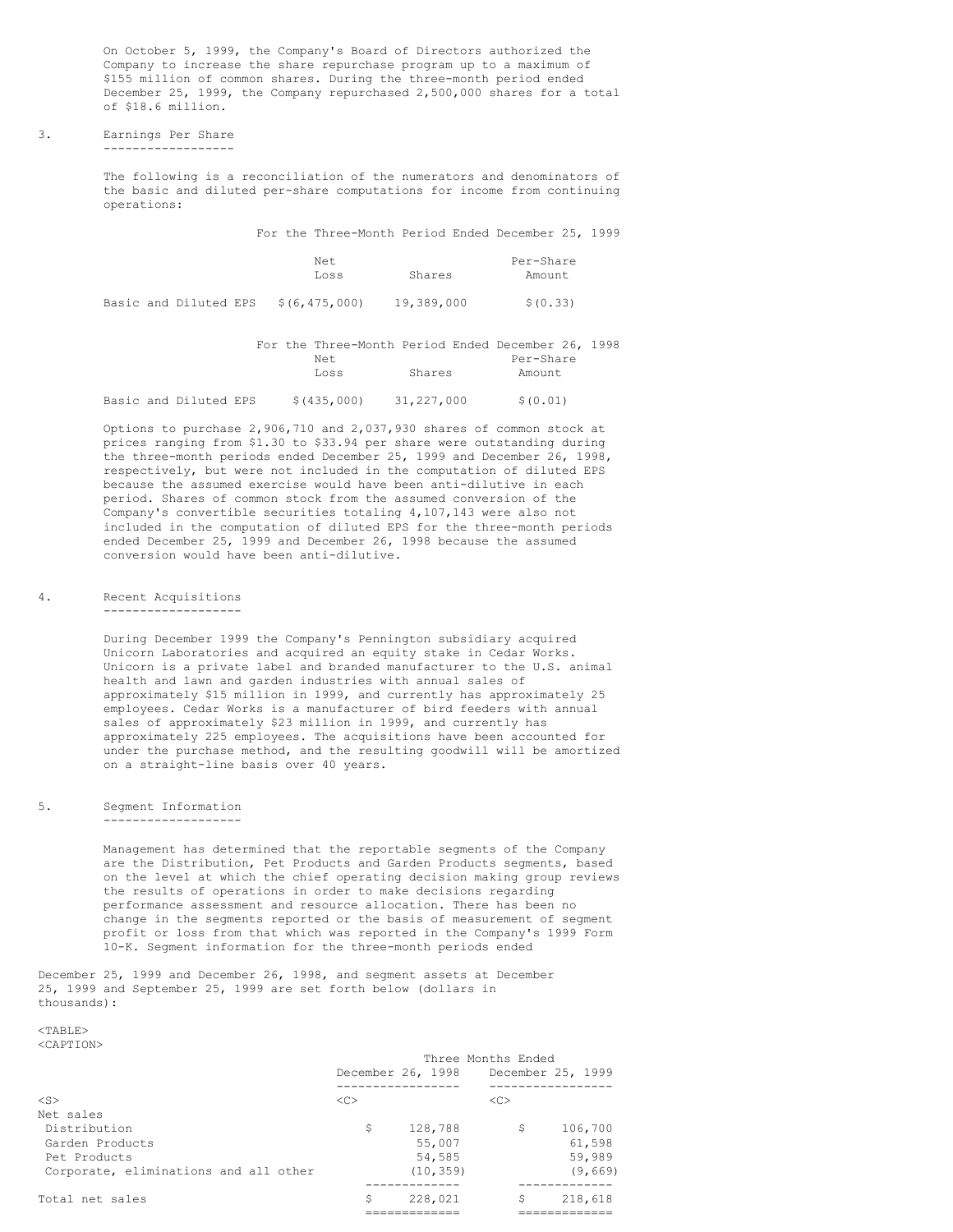| Interseqment sales                       |             |                         |              |                           |
|------------------------------------------|-------------|-------------------------|--------------|---------------------------|
| Garden Products                          | \$          | 3,690                   | \$           | 3,620                     |
| Pet Products                             |             | 6,144                   |              | 5,551                     |
| Corporate, eliminations and all other    |             | 525                     |              | 498                       |
| Total interseqment                       | $S$ and $S$ | 10,359<br>============= |              | \$9,669<br>-------------- |
| Income (loss) from operations            |             |                         |              |                           |
| Distribution                             | \$          | (2, 917)                | $\mathsf{S}$ | (7, 021)                  |
| Garden Products                          |             | 2,609                   |              | 4,221                     |
| Pet Products                             |             | 5,504                   |              | 4,787                     |
| Corporate, eliminations and all other    |             | (3, 606)                |              | (9, 240)                  |
| Total income (loss) from operations      |             | -----------<br>1,590    |              | (7, 253)                  |
| Interest expense                         |             | (2, 341)                |              | (4, 310)                  |
| Income taxes                             |             | 316                     |              | 5,088                     |
| Net loss                                 | \$          | (435)                   | S            | (6, 475)                  |
|                                          |             |                         |              | --------------            |
| Depreciation and amortization            |             |                         |              |                           |
| Distribution                             | \$          | 902                     | $\mathsf{S}$ | 1,109                     |
| Garden Products                          |             | 860                     |              | 986                       |
| Pet Products                             |             | 958                     |              | 1,144                     |
| Corporate, eliminations and all other    |             | 2,392                   |              | 2,426                     |
| Total depreciation and amortization      | \$          | 5,112                   | \$           | 5,665                     |
|                                          |             | =============           |              | --------------            |
| Expenditures for long-lived assets       |             |                         |              |                           |
| Distribution                             | \$          | 1,442                   | \$           | 1,063                     |
| Garden Products                          |             | 1,167                   |              | 1,961                     |
| Pet Products                             |             | 1,335                   |              | 1,742                     |
| Corporate, eliminations and all other    |             | 1,449<br>------------   |              | 23                        |
| Total expenditures for long-lived assets | \$          | 5.393                   | \$           | 4,789                     |
|                                          |             | --------------          |              | --------------            |

#### $\langle$ /TABLE>

 $<$ TABLE> <CAPTION>

|                                       |               | September 25, 1999 |               | December 25, 1999 |
|---------------------------------------|---------------|--------------------|---------------|-------------------|
| $<$ S $>$                             | < <sub></sub> |                    | < <sub></sub> |                   |
| Assets                                |               |                    |               |                   |
| Distribution                          | Ŝ             | 216,981            | S             | 219,945           |
| Garden Products                       |               | 179,953            |               | 183,754           |
| Pet Products                          |               | 99.583             |               | 92,013            |
| Corporate, eliminations and all other |               | 459.313            |               | 508,507           |
|                                       |               |                    |               |                   |
| Total assets                          | Ŝ             | 955,830            | S             | 1,004,219         |
|                                       |               |                    |               |                   |

## $\langle$ /TABLE>

Item 2. Management's Discussion and Analysis of Financial Condition and Results of Operations

## Overview

Central was incorporated in Delaware in June 1992 and is the successor to a California corporation which was incorporated in 1955. References to "we," "us," or "Central" means Central Garden & Pet Company and its subsidiaries and divisions, and their predecessor companies and subsidiaries. Central's operations are grouped into three business segments, the lawn and garden branded products business ("Garden Products"), the distribution business ("Distribution") and the pet branded products business ("Pet Products").

From October 1, 1995 to September 30, 1999, Distribution distributed Solaris product nationwide, pursuant to an exclusive distribution agreement. Management believes that the relationship with Solaris embodied in the Solaris Agreement had a substantial impact on our results of operations. Sales of products purchased from Solaris, our largest supplier, accounted for approximately 43% of Distribution's net sales and 27% of Central's net sales during fiscal 1999. Under the Solaris Agreement, Distribution, in addition to serving as the master agent and master distributor of Solaris products, provided a wide range of value-added services including logistics, order processing and fulfillment, inventory distribution and merchandising. As a result of the Solaris Agreement, a majority of our sales of Solaris products were derived from servicing direct sales accounts, rather than as a traditional distributor. Under the Solaris Agreement, our inventories of Solaris product increased significantly, since we not only carried inventories to support our own sales of Solaris products but also certain inventory previously carried by Solaris as well as additional inventories to support sales of Solaris products by our former network of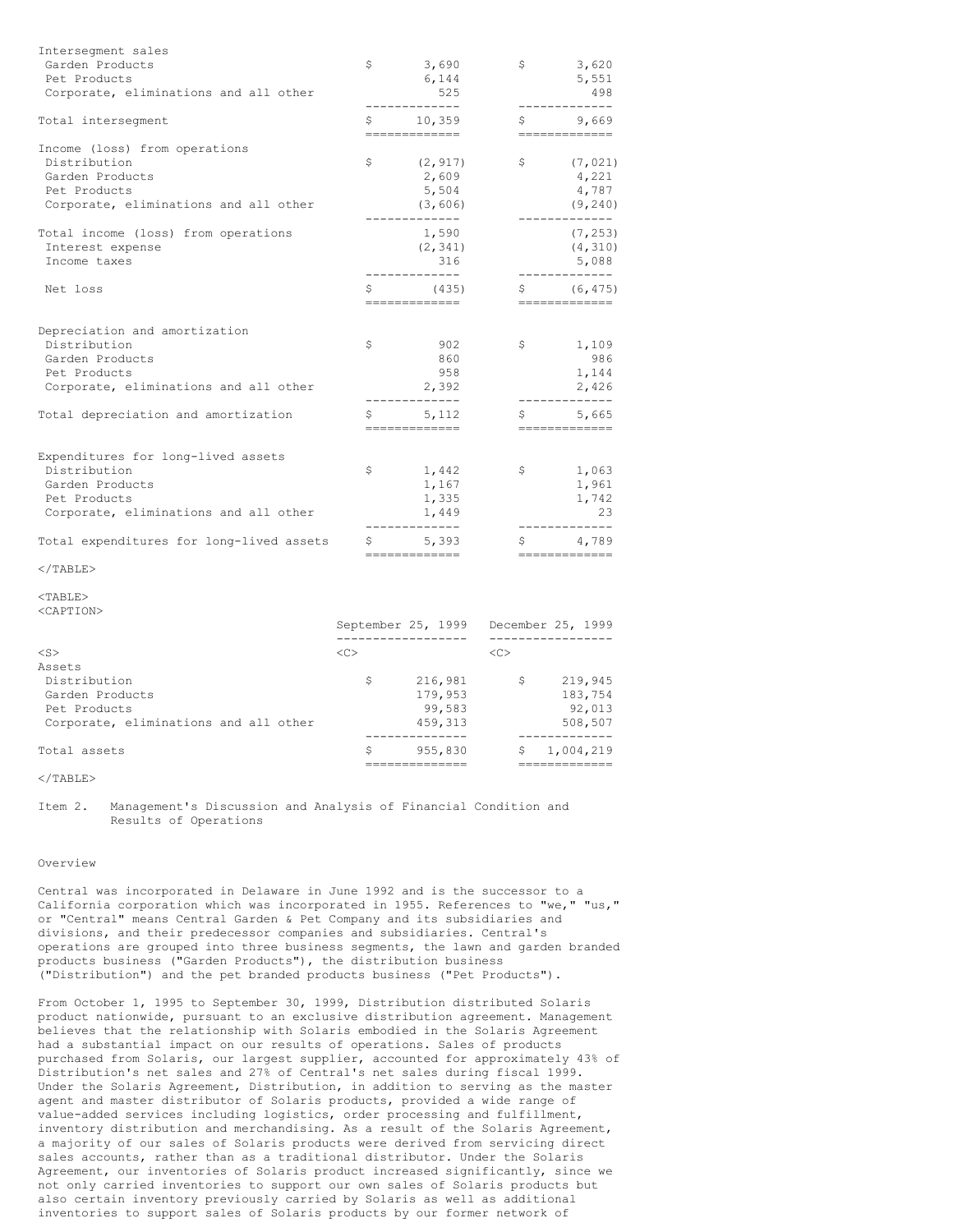independent distributors.

In January 1999, Monsanto sold its Solaris lawn and garden business exclusive of its Roundup herbicide products for consumer use to The Scotts Company ("Scotts") and entered into a separate, long-term, exclusive agreement pursuant to which Monsanto continues to make Roundup herbicide products for consumer use and Scotts markets the products. Scotts has been for many years a substantial supplier to us and, in connection with its direct sales, a substantial purchaser of our services.

Scotts has altered its distribution systems for certain products, including Ortho and Miracle-Gro products and Monsanto's consumer Roundup products for which Scotts acts as Monsanto's exclusive sales agent. Beginning October 1, 1999, Scotts began to distribute Ortho and Roundup products through a system that involves a combination of distributors, of which we are the largest, as well as through direct sales by Scotts to certain major retailers. In addition, Scotts has begun to sell Miracle-Gro directly to certain retailers.

The business likely to be taken over in this fiscal year ending September 30, 2000 by Scotts is estimated to be approximately \$200-250 million in sales. The gross profit associated with these sales in fiscal 1999 was approximately \$15-25 million. We expect this loss of gross profit to be partially offset this fiscal year with expense reductions and other business growth. However, there is no assurance that the business taken over by Scotts will not be greater than \$200- 250 million, that Scotts will continue to do business with us at all in future years, or that we will be successful in our attempts to reduce expenses and generate new business.

Due to the changes in Scotts' distribution system, our inventory of Scotts products and the related payables are likely to be reduced by an amount that is estimated to be in excess of \$75 million. Additionally, we have taken actions to realign our lawn and garden distribution operations to reflect anticipated business levels for fiscal 2000. The amount and profitability of Distribution's business with Scotts in fiscal 2000 and in future years, if any, may be influenced by numerous factors and are impossible to predict. Accordingly, the actual results of our operations may differ significantly from the foregoing estimates.

The sale of the Solaris business by Monsanto and the expiration of the Solaris Agreement subject our distribution business to significant uncertainties. These include our new relationship with Scotts and the resolution of all payments due between us and Monsanto under the Solaris Agreement, such as the amounts receivable from Monsanto for cost reimbursements, payments for cost reductions and payments for services; the amounts payable to Monsanto for inventory; and responsibility for obsolete inventory and for non-payment by Solaris' subagents. The resolution of these uncertainties may involve litigation and could have a material adverse effect on our results of operations, financial position and/or cash flows.

## Three Months Ended December 25, 1999 Compared with Three Months Ended December 26, 1998

Net sales for the three months ended December 25, 1999 decreased by 4.1% or \$9.4 million to \$218.6 million from \$228.0 million for the quarter ended December 26, 1998. The \$9.4 million decrease was primarily the net result of a \$22.1 million decrease in Distribution sales (primarily attributable to reduced Solaris sales) being partially offset by a \$6.6 million increase in Garden Products (primarily attributed to the inclusion of Norcal Pottery, which was acquired in January 1999) together with a \$5.4 million increase in Pet Products sales.

Gross profit increased by 3.1% or \$1.8 million from \$56.5 million during the quarter ended December 26, 1998 to \$58.3 million for the comparable 1999 period. The increase in gross profit dollars was primarily attributable to the inclusion of newly acquired Norcal Pottery for the quarter ended December 25, 1999. Excluding Norcal Pottery, gross profit dollars from existing operations remained relatively constant.

The increase in gross profit as a percentage of net sales is primarily the result of an increase in Distribution gross profit percentage offset in part by a decrease in Pet Products gross profit percentage. The increased Distribution gross profit percentage was primarily the result of the reduction in sales of low margin Solaris product sales principally to retailer's distribution centers. Pet Products gross profit percentage declined principally due to the impact of new lower margin product introductions together with increased sales of lower margin products to mass retailers.

Selling, general and administrative expenses increased by 19.3% or \$10.6 million from \$54.9 million during the quarter ended December 26, 1998 to \$65.5 million for the comparable 1999 period. As a percentage of net sales, selling, general and administrative expenses increased from 24.1% during the quarter ended December 26, 1998 to 30.0% for the comparable 1999 period.

The primary factors contributing to the selling, general and administrative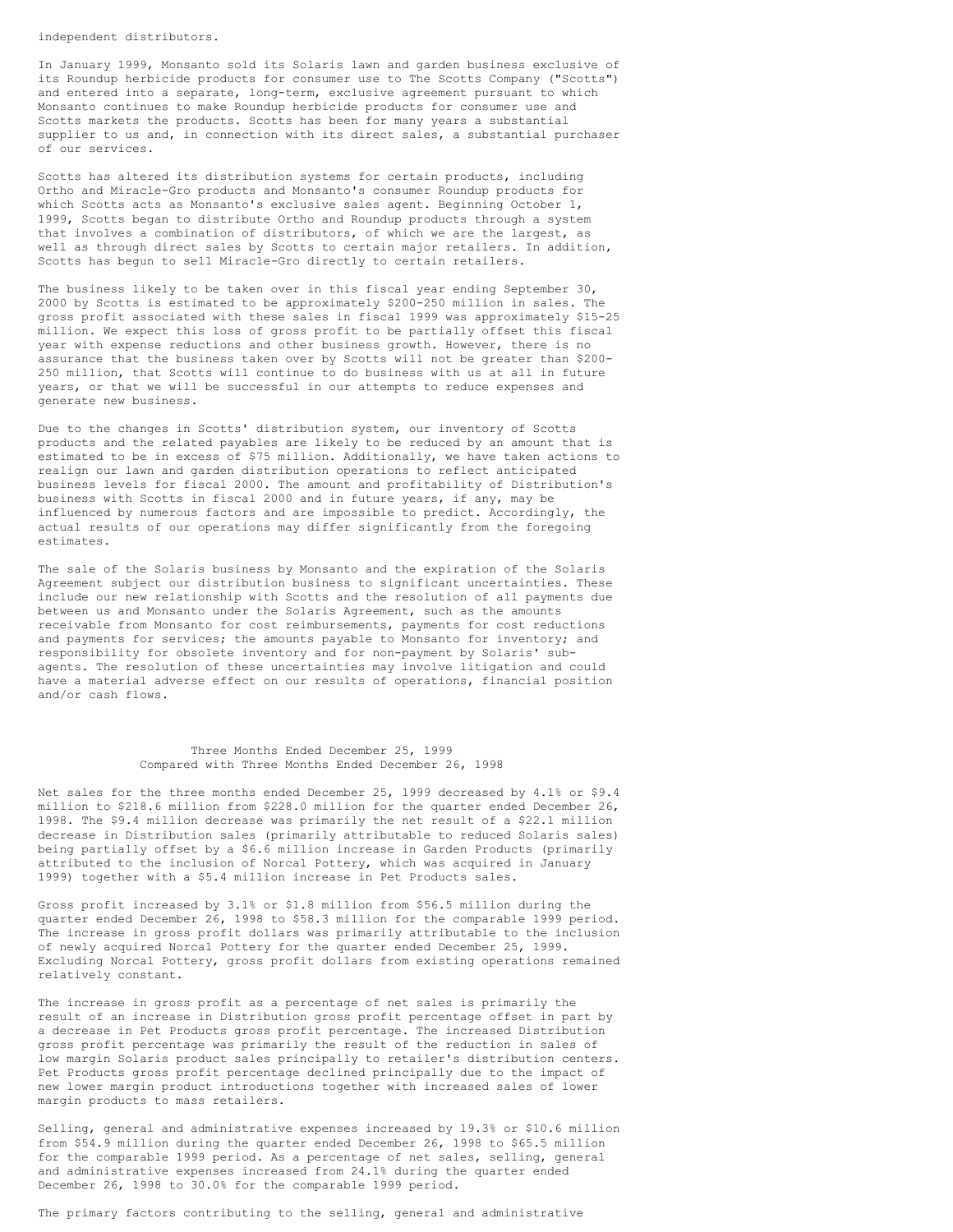expenses increase in the quarter ended December 25, 1999 included: (1) the inclusion of expenses for Norcal Pottery, which was acquired in January 1999; (2) professional fees incurred in relation to our strategic planning and evaluation process; (3) the short term effects of the end of the Solaris Alliance producing a rapid decrease in garden distribution sales and related inventory levels coupled with management's decision to defer certain cost reductions in order to maintain operational infrastructure for the upcoming garden season and flexibility for future strategic planning; and (4) increases in operating expenses associated with the sales increases in both Garden Products and Pet Products.

Net interest expense for the quarter ended December 25, 1999 increased \$2.0 million, to \$4.3 million from \$2.3 million for the quarter ended December 26, 1998. The increase is due to higher average outstanding short-term debt resulting principally from the Company's stock repurchase program and the acquisition in January 1999 of Norcal Pottery. During the quarter ended December 25, 1999, the Company repurchased 2,500,000 shares of its stock for a total cost of approximately \$18.6 million primarily through the use of its revolving credit facility.

Average short-term borrowings for the quarter ended December 25, 1999 were \$138.5 million compared with \$14.0 million for the quarter ended December 26, 1998. The average short-term interest rates for the quarter ended December 25, 1999 and December 26, 1998 were 7.4% and 8.2%, respectively.

The Company's effective income tax rate for the quarter ended December 25, 1999 was 44% compared with 42% for the quarter ended December 26, 1998. The increase in the effective tax rate results principally from non-deductible goodwill expense being a higher percentage of taxable income than was the case in the quarter ended December 26,1998.

## Impact of Year 2000

In early 1998, the Company conducted an overall assessment of its systems, including Year 2000 readiness. Based on this assessment, the Company developed a plan to deal with Year 2000 issues, which covered both systems and vendor/customer issues. The plan included both upgrades to or replacement of current systems to bring all of the Company's systems into compliance. Many of the existing information systems used by subsidiaries or divisions acquired by the Company were replaced, primarily for business reasons apart from Year 2000 issues.

The Company used primarily internal resources to reprogram or replace and test its systems for Year 2000 compliance. In addition, the Company used certain external resources to replace outdated information systems at certain of its subsidiaries' operations. These systems changes were completed during fiscal 1999. To date, the Company has not experienced any significant business disruptions or systems failures as a result of Year 2000 issues.

The Company incurred no significant incremental costs addressing Year 2000 Issues, although it incurred costs, independent of the Year 2000 issue, relating to the implementation of new systems for certain subsidiaries. Expenditures relating to the Year 2000 issues have not been material to the Company's results of operations or financial position.

## Liquidity and Capital Resources

The Company has financed its growth through a combination of bank borrowings, supplier credit, internally generated funds and sales of securities to the public. The Company received net proceeds (after offering expenses) of approximately \$431.0 million from its five public offerings of common stock in July 1993, November 1995, July 1996, August 1997 and January 1998. In November 1996, the Company completed the sale of \$115 million 6% subordinated convertible notes generating approximately \$112 million net of underwriting commissions.

The Company's business is highly seasonal and its working capital requirements and capital resources track closely to this seasonal pattern. During the first fiscal quarter accounts receivable reach their lowest level while inventory, accounts payable and short-term borrowings begin to increase. Since the Company's short-term credit line fluctuates based upon a specified asset borrowing base, this quarter is typically the period when the asset borrowing base is at its lowest and consequently the Company's ability to borrow is at its lowest. During the second fiscal quarter, receivables, accounts payable and short-term borrowings begin to increase, reflecting the build-up of inventory and related payables in anticipation of the peak selling season. During the third fiscal quarter, principally due to the Solaris Agreement, inventory levels have remained relatively constant while accounts receivable peak and short-term borrowings start to decline as cash collections are received during the peakselling season. During the fourth fiscal quarter, inventory levels are at their lowest, and accounts receivable and payables are substantially reduced through conversion of receivables to cash.

For the three months ended December 25, 1999, the Company used cash from operating activities of \$24.0 million principally relating to the normal cycle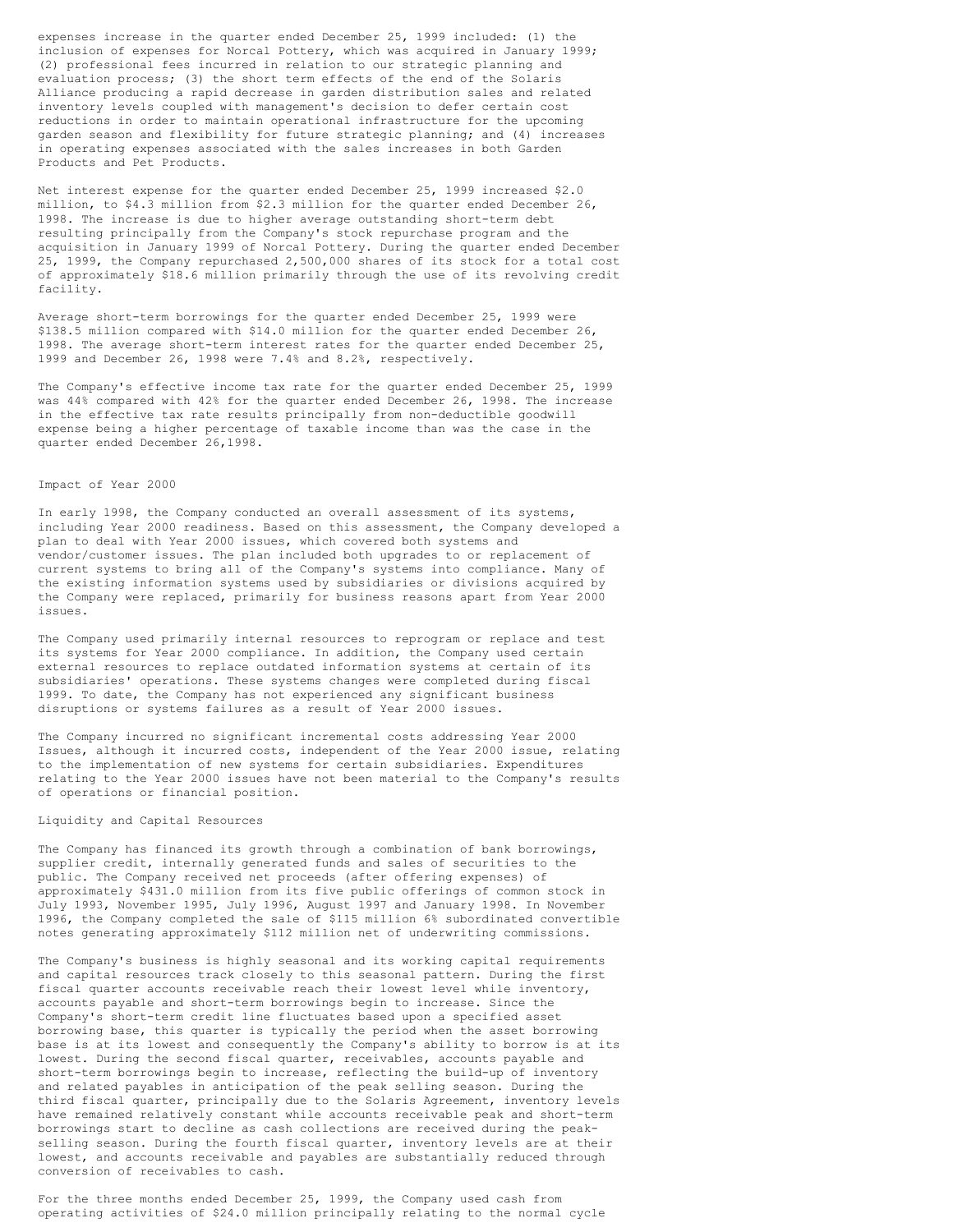of inventory build up in Distribution and in Garden Products, offset by reduced receivables attributed to lower Distribution sales in the current year quarter compared against the prior year period and improved collections. Accounts payable did not increase at the same rate as inventory partially due to favorable vendor payment terms for a fiscal 1999 program that was paid in fiscal 2000, and the increased inventory at Garden Products had shorter payment dating terms than previous inventory increases that Distribution would have received. Net cash used from investing activities of \$25.8 million resulted from the business acquisitions and the acquisition of office and warehouse equipment, including computer hardware and software. Cash generated from financing activities of \$51.3 million consisted principally of borrowings of \$69.9 million of short-term debt to acquire treasury shares, partially offset by repayments of \$18.6 million.

The Company has a \$150 million line of credit with Congress Financial Corporation (Western). The available amount under the line of credit fluctuates based upon a specific asset-borrowing base. The line of credit bears interest at a rate either equal to the prime rate or LIBOR plus 2% at the Company's option, and is secured by substantially all of the Company's assets. At December 25, 1999, the Company had \$122.6 million of outstanding borrowings and had \$27.4 million of available borrowing capacity under this line. The Company's line of credit contains certain financial covenants such as minimum net worth and minimum working capital requirements. The line also requires the lender's prior written consent to any acquisition of a business. In connection with the acquisition of one company in fiscal 1998, the Company assumed a \$60.0 million line of credit, of which \$16.8 million was available at December 25, 1999. Interest related to this line is based on a rate either equal to the prime rate or LIBOR plus .875% at the Company's option.

The Company believes that cash flow from operations, funds available under its line of credit, and arrangements with suppliers will be adequate to fund its presently anticipated working capital requirements for the foreseeable future. The Company anticipates that its capital expenditures will not exceed \$18.0 million for the next 12 months.

As part of its growth strategy, the Company has engaged in acquisition discussions with a number of companies in the past and it anticipates it will continue to evaluate potential acquisition candidates. If one or more potential acquisition opportunities, including those that would be material, become available in the near future, the Company may require additional external capital. In addition, such acquisitions would subject the Company to the general risks associated with acquiring companies, particularly if the acquisitions are relatively large.

## Weather and Seasonality

Historically, the Company's sales of lawn and garden products have been influenced by weather and climate conditions in the markets it serves. During the last several years, the Company's results of operations were negatively affected by severe weather conditions in many parts of the country. Additionally, the Company's business is highly seasonal. In fiscal 1999, approximately 64% of the Company's sales occurred in the first six months of the calendar year. Substantially all of the Company's operating income is typically generated in this period which has historically offset the operating losses incurred during the first fiscal quarter of the year.

### ITEM 3. Quantitative and Qualitative Disclosure About Market Risk

The Company believes there has been no material change in its exposure to market risk from that discussed in the Company's 1999 Consolidated Financial Statements.

CENTRAL GARDEN & PET COMPANY  $FORM 10-Q$ 

PART II. OTHER INFORMATION

- ITEM 1. Legal Proceedings Not Applicable
- ITEM 2. Changes in Securities and Use of Proceeds Not Applicable
- ITEM 3. Defaults Upon Senior Securities Not Applicable
- ITEM 4. Submission of Matter to a Vote of Securities Holders Not Applicable
- ITEM 5. Other Information Not Applicable
- ITEM 6. Exhibits and Reports on Form 8-K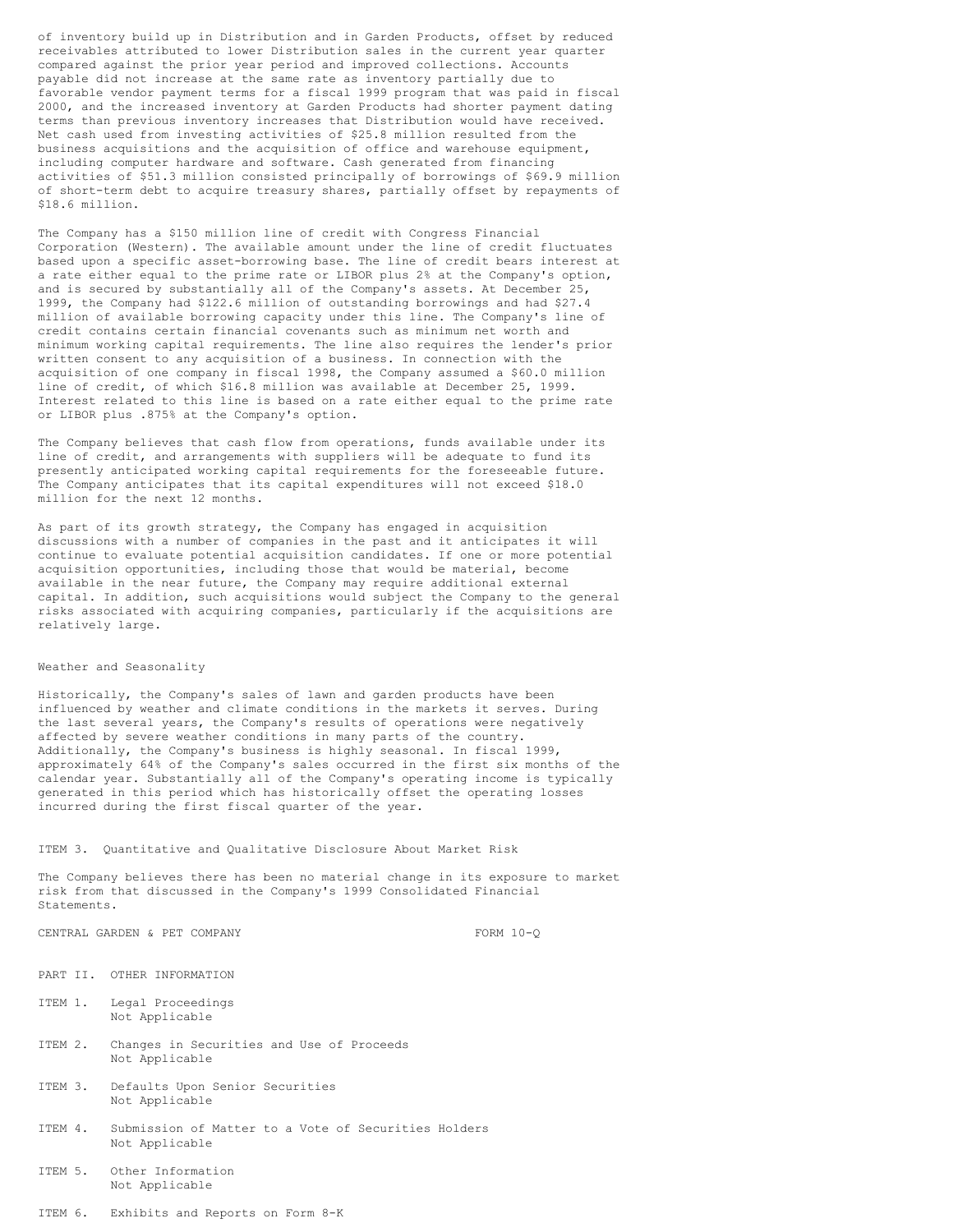- (a) The following report on Form 8-K was filed during the quarter ended December 25, 1999.
	- (1) On October 7, 1999, the Company filed a report on Form 8-K dated October 6, 1999, disclosing that the Company' Board of Directors has authorized an increase of \$25 million in the Company's share repurchase program, bringing the existing program from \$130 million to \$155 million.

CENTRAL GARDEN & PET COMPANY FORM 10-Q

SIGNATURES ----------

Pursuant to the requirements of the Securities Act of 1934, the registrant has duly caused this report to be signed on its behalf by the undersigned thereunder duly authorized.

> CENTRAL GARDEN & PET COMPANY -------------------------------------------- Registrant

Dated: February 7, 2000

William E. Brown, Chairman of the Board and Chief Executive Officer

/ s / Lee D. Hines, Jr. -------------------------------------------- Lee D. Hines, Jr. Chief Financial Officer

\_\_\_\_\_\_\_\_\_\_\_\_\_\_\_\_\_\_\_\_\_\_\_\_\_\_\_\_\_\_\_\_\_\_\_\_\_\_\_\_\_\_\_\_